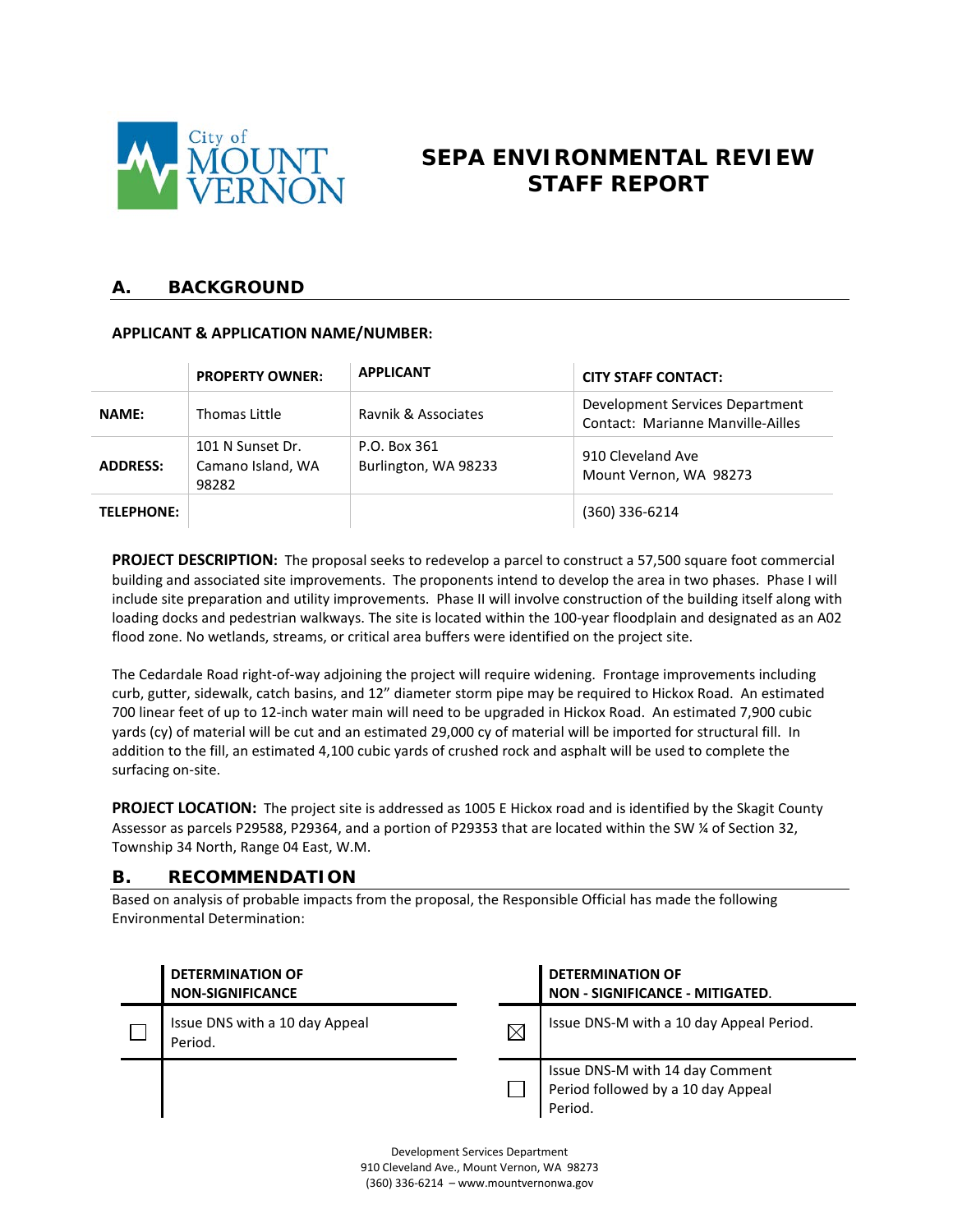# **C. SEPA PROCESS TIMELINE**

| <b>Benchmark:</b>                                                       | Date:            | <b>Authority:</b>                                     |
|-------------------------------------------------------------------------|------------------|-------------------------------------------------------|
| <b>Application Submitted</b>                                            | August 7, 2019   | MVMC 14.05.110(C)(1) to (3)                           |
| <b>Application Deemed Technically Complete</b>                          | August 23, 2019  | MVMC 14.05.110(D)<br>RCW 36.70B.070                   |
| NOA/Optional MDNS Issued                                                | October 7, 2019  | MVMC 14.05.150(A)<br>RCW 36.70B.110<br>WAC 197-11-355 |
| NOA/Optional MDNS Comment Period Ended                                  | October 24, 2019 | MVMC 15.06.120<br>WAC 197-11-355<br>RCW 43.21C.110    |
| MDNS Issued with Appeal Period - Accompanied<br>by Environmental Report | December 2, 2019 | MVMC 15.06.215<br>WAC 197-11-355(4)                   |

### **D. MITIGATION MEASURES**

The lead agency has determined that the requirements for environmental analysis, protection, and mitigation measures have been adequately addressed in the development regulations and comprehensive plan adopted under chapter 36.70A RCW, and in other applicable local, state, or federal laws or rules, as provided by RCW 43.21C.240 and WAC 197-11-158.

The following conditions have been identified that will be used to mitigate the impacts of the proposal<sup>[1](#page-1-0)</sup>:

- 1. The applicant must submit a completed Biological Opinion Checklist to the satisfaction of the Development Services Department documenting that the project does not have an adverse effect on endangered species or their critical habitat prior to any permits authorizing land disturbing activities being issued.
- 2. An Historic Property Inventory must be completed and submitted to DAHP for the barn, attached wood shed and detached storage shed, prior to their demolition.
- 3. The proposed project may proceed as planned with a Unanticipated Discoveries Protocol (UDP) training for all construction personnel prior to any hand or machine digging.
- 4. A copy of the Unanticipated Discoveries Protocol (UDP) contained as Appendix 3 of the approved Cultural Resources Report must be on site at all times.
- 5. In the event that any ground-disturbing activities or other project activities related to this development or in any future development uncover protected cultural material (e.g., bones, shell, stone or antler tools), all work in the immediate vicinity must stop, the area must be secured, and any equipment moved to a safe distance away from the location. The on-site superintendent must then follow the steps specified in the UDP.
- 6. In the event that any ground-disturbing activities or other project activities related to this development or in any future development uncover human remains, all work in the immediate vicinity must stop, the area must be secured, and any equipment moved to a safe distance away from the location. The on-site superintendent must then follow the steps specified in the UDP.

<span id="page-1-0"></span><sup>&</sup>lt;sup>1</sup> These SEPA mitigation measures (conditions) are in addition to conditions and/or mitigation measures that will be applied through the City's existing development regulations.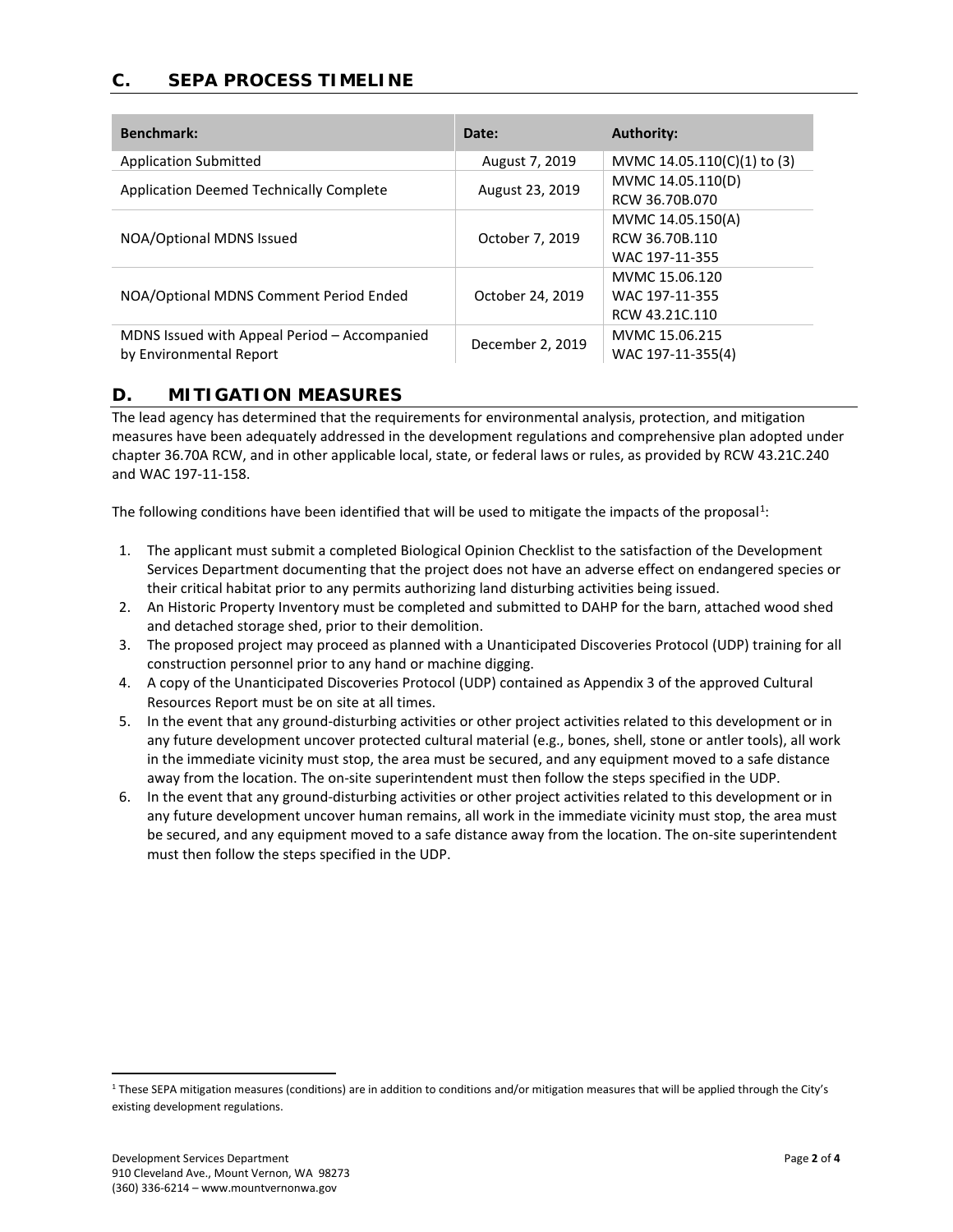### **ADVISORY NOTES TO APPLICANT**

The following notes are supplemental information provided in conjunction with the environmental determination. Because these notes are provided as information only, they are not subject to the appeal process for environmental determinations.

# **E. ENVIRONMENTAL IMPACTS AND MITIGATION**

In compliance with RCW 43.21C. 240, project environmental review addresses only those project impacts that are not adequately addressed under existing development standards and environmental regulations.

### **1. EARTH**

Impacts: Grading activities: the first phase of the project is pre-loading the site. The pre-loading phase will consist of 7,900 cubic yards of excavation and 29,000 cubic yards of fill.

Mitigation Measures: Listed within the applicant's environmental checklist as well as required compliance with the City's existing standards and regulations for land disturbing. Construction best management practices will be utilized to minimize potential impacts from earthwork grading and clearing on the site.

The applicant's contractor(s) will be required to comply with the City's code requirements related to stormwater runoff and site grading.

Nexus: MVMC Chapters 13.33 (Storm Water Drainage Utility), 15.04 (Building Code), 15.16 (Grading, Excavation and Fill), 15.18 (Land Clearing), and Mount Vernon Engineering Standards.

### **2. STORMWATER**

Impacts: The majority of developed surface runoff waters are to be infiltrated into the ground as identified in the drainage summary report prepared for this project. Any stormwater leaving the site will be directed to the existing storm drainage network at the intersection of Cedardale Road and Hickox Road, which will convey runoff waters downhill to the west for a distance of approximately 560 feet where the runoff waters will enter the Maddox Creek drainage system. Temporary erosion protection may be necessary to reduce sedimentation transport until vegetation is established or permanent surfacing is applied.

Mitigation Measures: Listed within the applicant's environmental checklist, detailed within their Stormwater Analysis prepared by a licensed Professional Engineer, shown on their construction plans, and the mitigation measures outlined with this MDNS. In addition, the applicant will comply with City, State and Federal regulations. Runoff during construction will be handled in conformance with the City's regulations and standards.

Nexus: MVMC Chapters 13.33 (Storm Water Drainage Utility), 15.16 (Grading, Excavation and Fill), and Mount Vernon Engineering Standards.

### **3. CULTURAL RESOURCES**

Impacts: At the request of the Washington Department of Archaeology and Historic Preservation (DAHP) an archaeological inventory for the site was prepared. This was based on the professional opinion of DAHP that the project area had the potential to contain archaeological resources. The project is located in an area determined to of high to very high risk of containing precontact archaeological resources according to the DAHP predictive model. In addition, the former presence of multiple historical period buildings on the property increases the likelihood that historical period artifacts and features may be located on the property. In addition, this area of south Mount Vernon is known to be of cultural and historic significance to local Tribes. No protected cultural resources were identified during the field work. The archeological consultant suggested a series of management recommendations that have been included as mitigation measures.